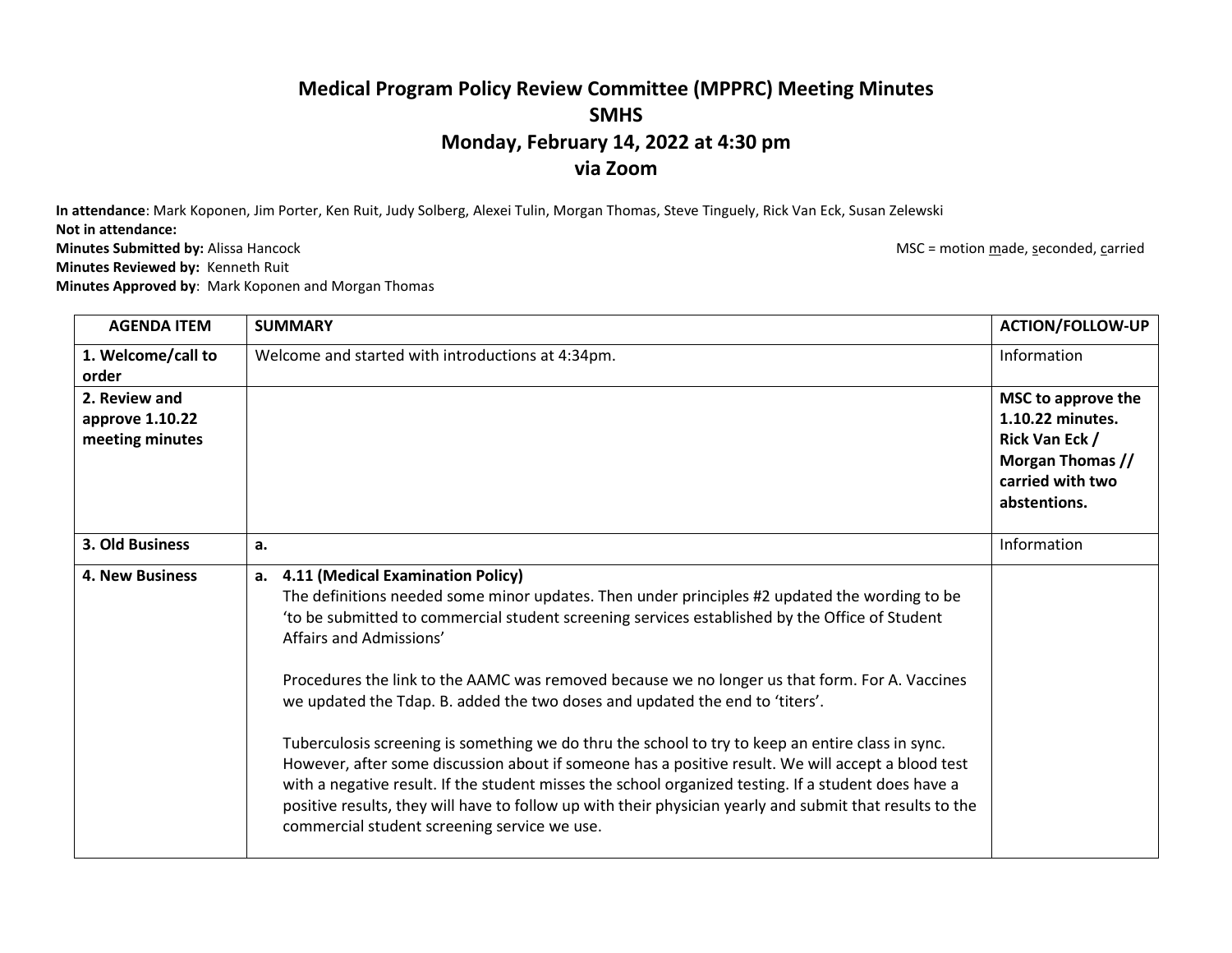|                   | Special requirements we have added 'Students will also be required to comply with immunization<br>requirements of our affiliated healthcare institutions.' In light of the healthcare systems requiring<br>the COVID vaccine, but we are not able to within the school.<br>Medical Examinations was updated that the student's health and physical examination results can<br>be submitted through that commercial services and remove the visiting student section.                                                                                                                                                                                                                                                                                                                                                                                                                                                                                                                                                                                                                                                                                                               |               |
|-------------------|------------------------------------------------------------------------------------------------------------------------------------------------------------------------------------------------------------------------------------------------------------------------------------------------------------------------------------------------------------------------------------------------------------------------------------------------------------------------------------------------------------------------------------------------------------------------------------------------------------------------------------------------------------------------------------------------------------------------------------------------------------------------------------------------------------------------------------------------------------------------------------------------------------------------------------------------------------------------------------------------------------------------------------------------------------------------------------------------------------------------------------------------------------------------------------|---------------|
|                   |                                                                                                                                                                                                                                                                                                                                                                                                                                                                                                                                                                                                                                                                                                                                                                                                                                                                                                                                                                                                                                                                                                                                                                                    |               |
|                   | b. 5.8 - Acting Internship Timely Grading Procedure)<br>This is a procedure so the format of the document is a little different. The name of the Office of<br>Student Affairs and Admissions has been updated throughout the document, along with the<br>capitalization of positions. The phrase 'end of the' was also updated throughout to match that in<br>procedure 5.7.<br>The title was updated to remove 'timely', and the purpose section in the title box we added 'This<br>procedure ensures all final grades will be submitted no later than the end of the 6 <sup>th</sup> week post AI.'<br>#7 was updated to be 'satisfactory, unsatisfactory' as we no longer use pass/fail. Also, included was<br>the 'final grade will be recorded in the learning management system and made accessible to the<br>Office of Student Affairs and Admissions.'<br>There was discussion about if we could list a specific person responsible for completing the grading<br>but it varies from department, elective, AI and campus.<br>There is similar language used in procedures 5.7 and 5.8. Dr. Ken Ruit will review to ensure the<br>language in each procedure is consistent. |               |
|                   | c. 5.9                                                                                                                                                                                                                                                                                                                                                                                                                                                                                                                                                                                                                                                                                                                                                                                                                                                                                                                                                                                                                                                                                                                                                                             | <b>Tabled</b> |
|                   | d. 5.10                                                                                                                                                                                                                                                                                                                                                                                                                                                                                                                                                                                                                                                                                                                                                                                                                                                                                                                                                                                                                                                                                                                                                                            | <b>Tabled</b> |
|                   | e. 5.11                                                                                                                                                                                                                                                                                                                                                                                                                                                                                                                                                                                                                                                                                                                                                                                                                                                                                                                                                                                                                                                                                                                                                                            | <b>Tabled</b> |
| 5. Other Business |                                                                                                                                                                                                                                                                                                                                                                                                                                                                                                                                                                                                                                                                                                                                                                                                                                                                                                                                                                                                                                                                                                                                                                                    |               |
|                   | <b>Future Meeting Assignments:</b><br>Ken Ruit will send out emails to committee members with the next assignments for review.                                                                                                                                                                                                                                                                                                                                                                                                                                                                                                                                                                                                                                                                                                                                                                                                                                                                                                                                                                                                                                                     |               |